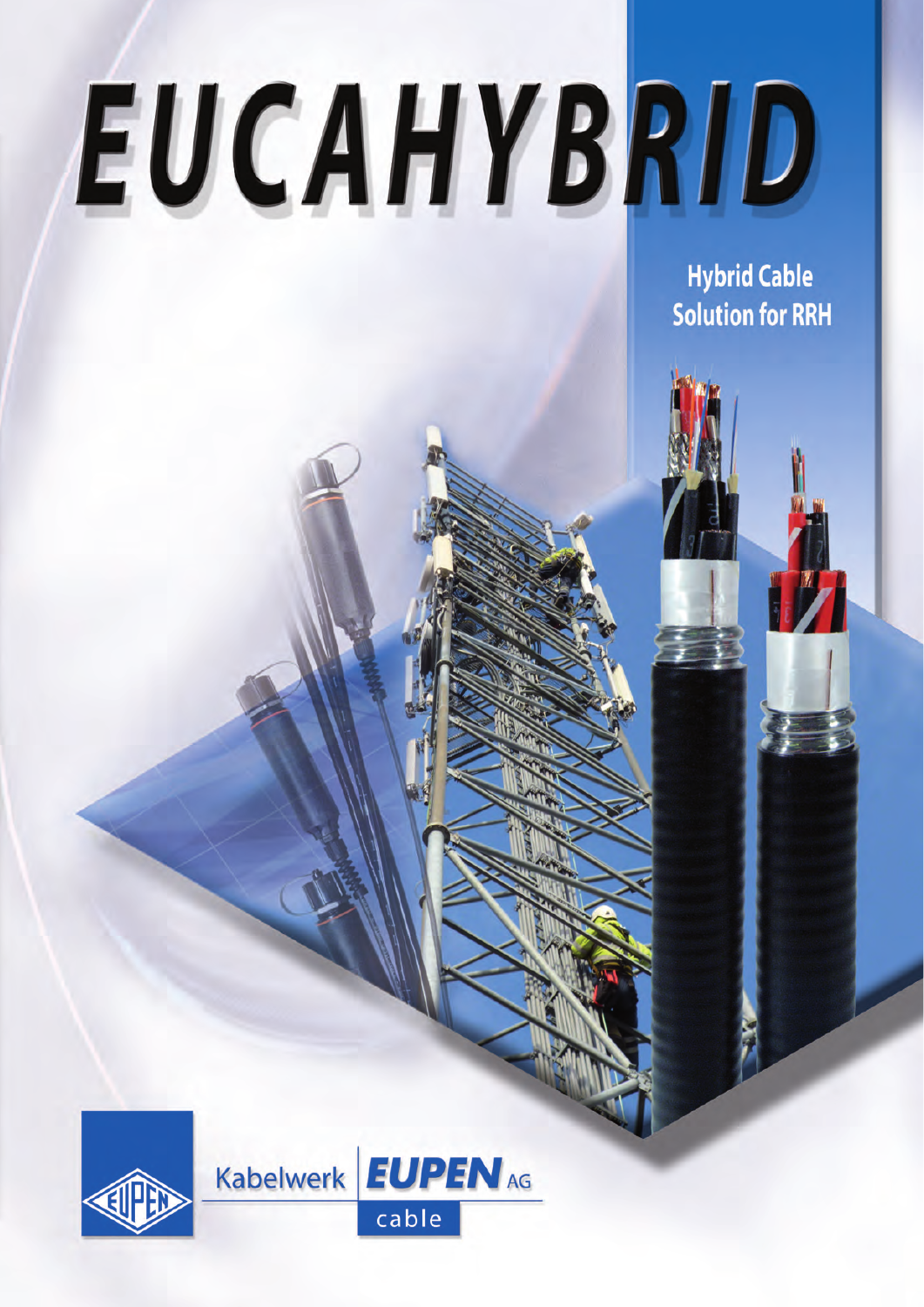## EUCAHYBRID Hybrid Cable<br>Solution for R

### Solution for RRH

#### **Cabling Remote Radio Units**

With the increased deployment of Remote Radio Units, the need for efficient fiber optic cabling and power supply to the tower top has become critical. The traditional solution was to route fiber and power cables **separately** up to the tower top; often **up to 24 individual cables** were used. These individual cables were not sufficiently protected from **weather** and **installation damage**.

Each cable routed up the tower also required **multiple hangers and grounding** and additional **monthly leasing** fees. Further, they usually cannot be re-used after one RRU swap in case of different fiber termination.

#### **SEPARATE CABLES**

High cable quantity No rodent / mechanical protection Multiple specific accessories needed Not always re-usable in case of RRU swap

> Easiness of manipulation Suitable for short distances

#### **EUCAHYBRID – The optimum solution for FTTA/PTTA Cabling**

As a true cable design and manufacture company, Eupen produces thousands of different cables, including power, coaxial, telecomm and many types of integrated, multifunction cables. Each of these cables are designed and produced by a coordinated team at the same production facility. Thanks to this long history as a supplier of multipurpose cables, Eupen now introduces its premium **EUCAHYBRID** cables as the optimum solution for Fiber & Power to the Antenna cabling.

By decreasing the number of required cables, EUCAHYBRID **reduces installation and operating expense**. In many cases, **only one cable** is required for an entire multi-sector site. EUCAHYBRID cable also has the **lowest bend moment** and **smallest bend radius**. This allows for **easy on-site handling**, minimizes installation effort and further reduces cost. Additionally, in a few minutes and with common tools, EUCAHYBRID cables can be **trimmed to fit** at the installation site. Because of this feature, EUCAHYBRID can be purchased with fiber optic connectors pre-installed and tested at the Eupen factory. Understanding the value of using familiar hoisting, mounting and grounding accessories, EUCAHYBRID cables have also been designed to match common coaxial cable sizes and to use common coax cable accessories.

> $1.1002$

 $0.002$ 

#### **HYBRID CABLES**

Reduced load on the pylons High mechanical robustness Excellent electrical shielding Compatibility with feeder accessories Fast installation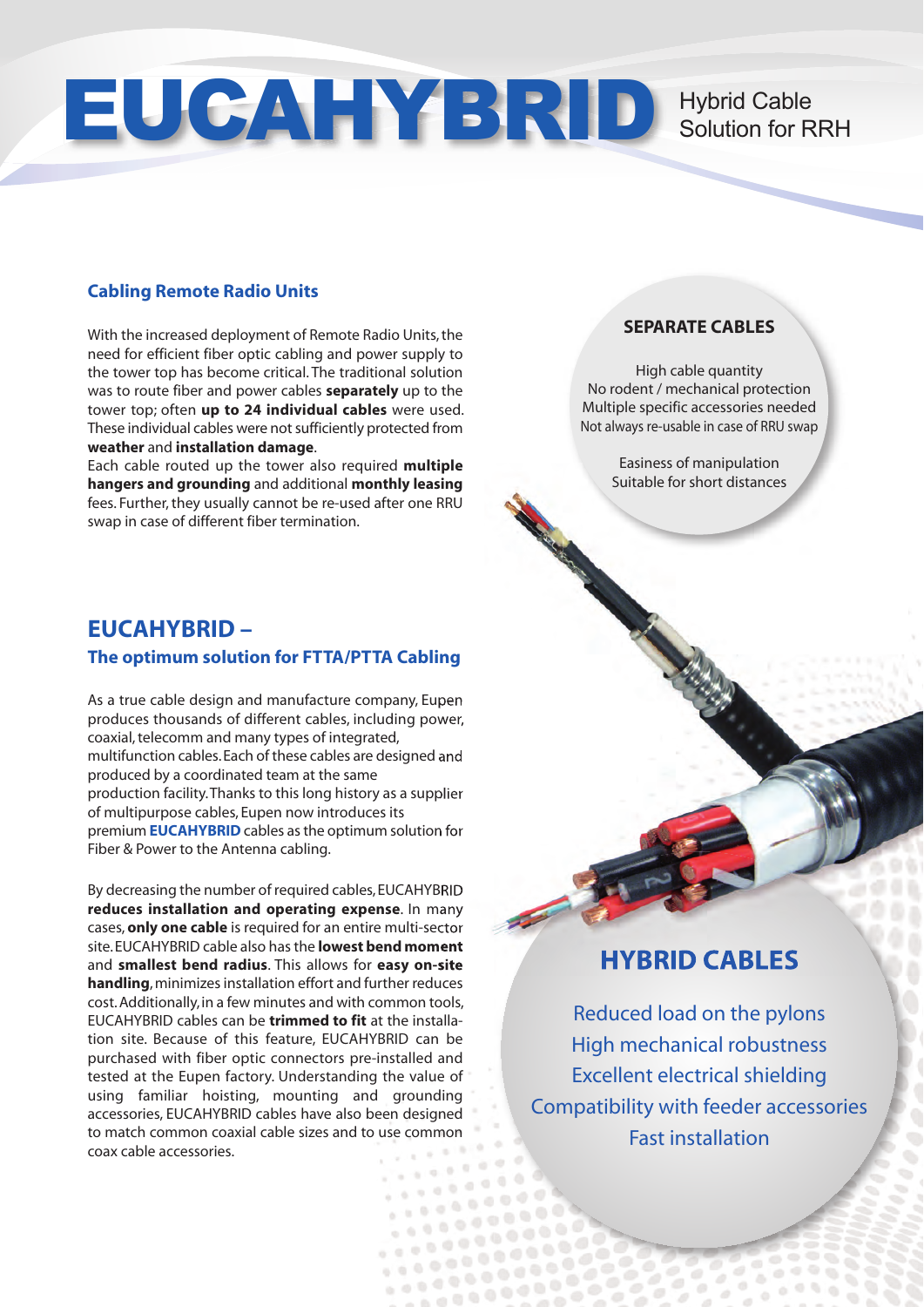



#### EUCAHYBRID **"boxless"** version

The EUCAHYBRID "boxless" series have been designed for 1 or 3 RRUs, with power and fiber sub-units that are split without the need of a junction box. These sub-units are weather-tight and UV protected, and integrated into one "feeder" cable assembly. They can connect directly to the radio or to jumper cables.

#### EUCAHYBRID version **with junction box**

Eupen Cable has developed a whole range of EUCAHYBRID cables that can address from 3 to 9 RRUs with only one hybrid cable split inside a junction box. The connection to the RRUs is ensured by power and fiber jumpers cables from different lengths and with different possibilities of termination. The cable management of the junction box is designed for an easy installation on site. Moreover, the box can optionally feature an over-voltage protection and/or circuit breakers.







Optional EucaConnect<sup>™</sup> fiber termination for connecting an optical jumper cable: